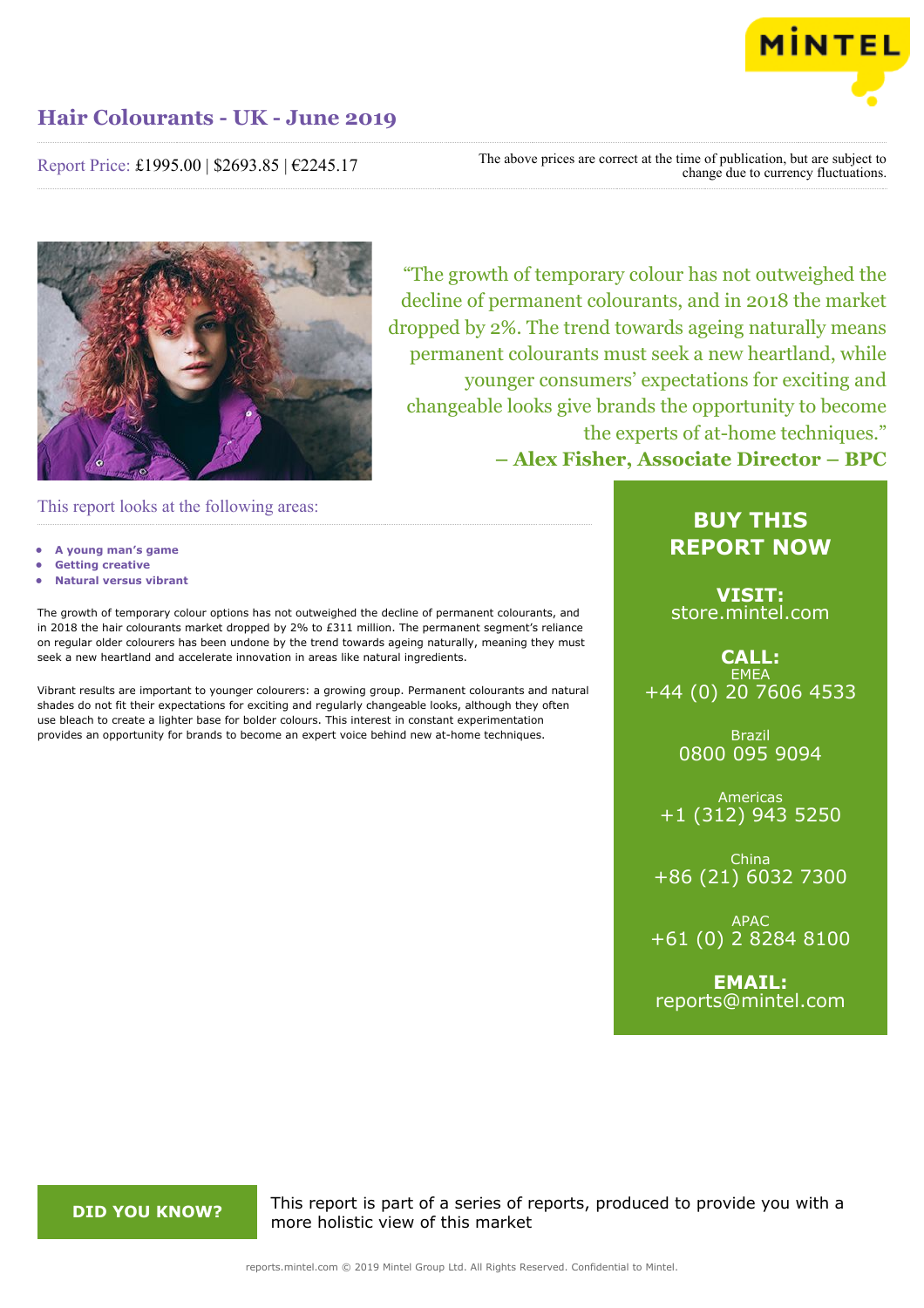

Report Price: £1995.00 | \$2693.85 | €2245.17

The above prices are correct at the time of publication, but are subject to change due to currency fluctuations.

# **Table of Contents**

#### **Overview**

What you need to know

Products covered in this Report

Excluded:

## **Executive Summary**

#### The market

#### The future is temporary

Figure 1: Best- and worst-case forecast of UK value sales of hair colourants, 2014-24

#### Getting comfortable

#### Companies and brands

## Keep talking

Figure 2: UK brand shares in value sales of hair colourants, year ending March 2019

#### It's not forever

Figure 3: New product launches in hair colourants, by launch type, January 2016-April 2019

#### The consumer

# Keep it unnatural

Figure 4: At-home hair colourant products used in the last 12 months, January 2018 and April 2019

#### All applications accepted

Figure 5: Applicators used with at-home colourants, April 2019

#### Get inspired

Figure 6: Sources of inspiration for chosen colour, by age, April 2019

#### What's your damage?

Figure 7: Important features of at-home hair colourants, April 2019

### Seize the day

Figure 8: Attitudes towards at-home hair colourants, April 2019

Figure 9: Attitudes towards colouring hair, April 2019

#### What we think

## **Issues and Insights**

A young man's game The facts The implications Getting creative The facts The implications Natural versus vibrant The facts

# BUY THIS REPORT NOW

**VISIT:** [store.mintel.com](http://reports.mintel.com//display/store/919656/) **CALL:** EMEA +44 (0) 20 7606 4533 | Brazil 0800 095 9094 Americas +1 (312) 943 5250 | China +86 (21) 6032 7300 APAC +61 (0) 2 8284 8100 **EMAIL:** [reports@mintel.com](mailto:reports@mintel.com)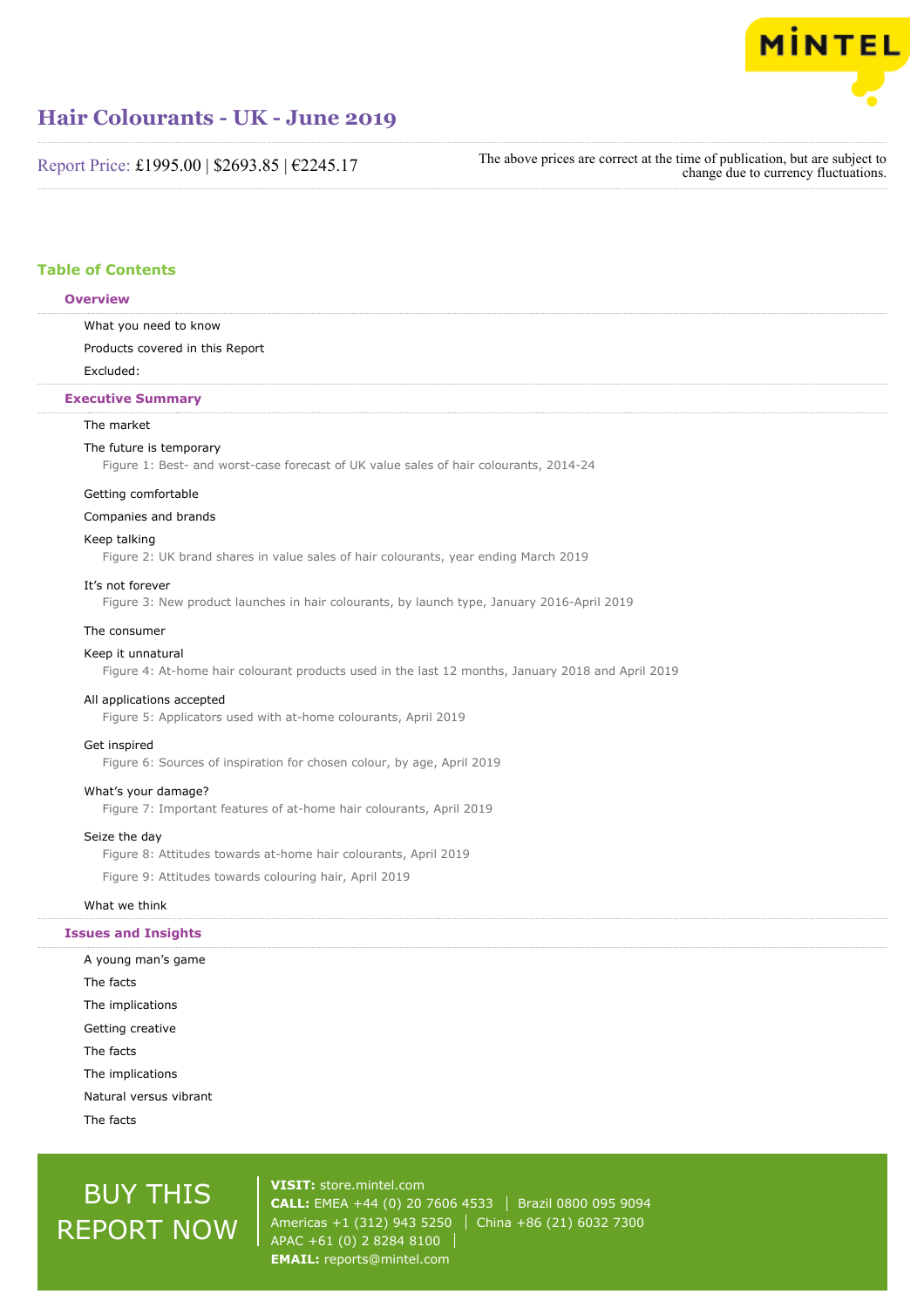

The above prices are correct at the time of publication, but are subject to change due to currency fluctuations.

The implications

#### **The Market – What You Need to Know**

The future is temporary

Retail must go with the flow

Getting comfortable

#### **Market Size and Forecast**

#### Permanent colour seems unstable

Figure 10: UK retail value sales of hair colourants, at current and constant prices, 2014-24

#### An uncertain future

Figure 11: Best- and worst-case forecast of UK value sales of hair colourants, 2014-24

#### Forecast methodology

#### **Market Segmentation**

#### A temporary solution

Figure 12: UK retail value sales of hair colourants, by segment, 2017 and 2018

## **Channels to Market**

#### Follow the fun

Figure 13: UK retail value sales of hair colourants, by retail channel, 2017 and 2018

#### **Market Drivers**

#### An age-old problem

Figure 14: Trends in the age structure of the UK population, 2013-23

#### The grey transition

Figure 15: Salma Hayek embracing grey hair, February 2019

#### There's an app for that

Figure 16: Barriers to using at-home hair colourants, January 2018

Figure 17: Madi, Madison Reed's chatbot, February 2017

#### Attention to scalp puts damage under the microscope

A technical boost for naturals

### **Companies and Brands – What You Need to Know**

## Keep talking

It's not forever

A changing landscape

## **Market Share**

#### Return on investment

Figure 18: Brand shares in hair colourants, years ending March 2018 and 2019

Clairol needs speedy rejuvenation

## **Launch Activity and Innovation**

Semi-permanent strides ahead

# BUY THIS REPORT NOW

**VISIT:** [store.mintel.com](http://reports.mintel.com//display/store/919656/) **CALL:** EMEA +44 (0) 20 7606 4533 | Brazil 0800 095 9094 Americas +1 (312) 943 5250 | China +86 (21) 6032 7300 APAC +61 (0) 2 8284 8100 **EMAIL:** [reports@mintel.com](mailto:reports@mintel.com)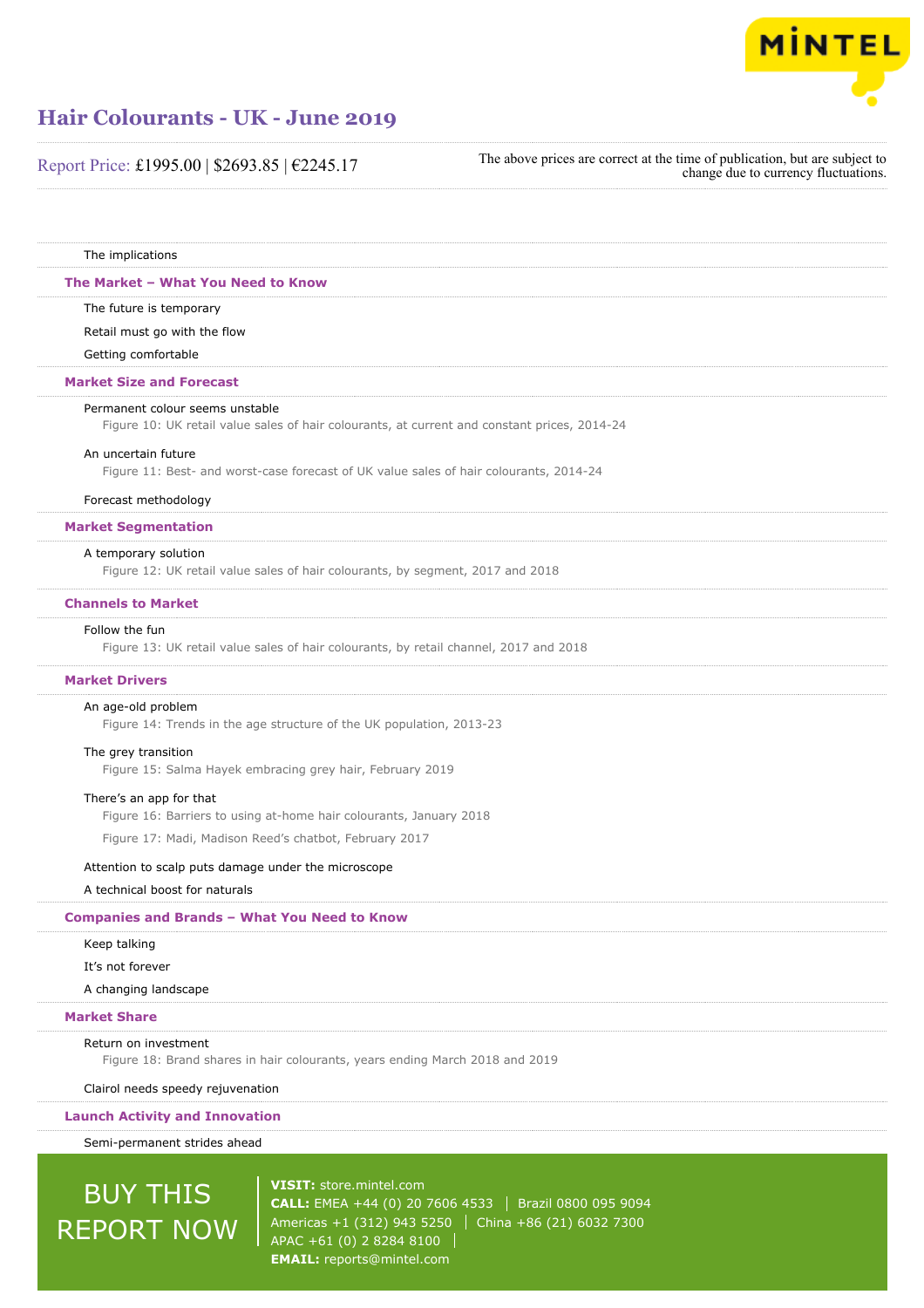

## Report Price: £1995.00 | \$2693.85 | €2245.17

The above prices are correct at the time of publication, but are subject to change due to currency fluctuations.

Figure 19: New product launches in hair colourants, by launch type, January 2016-April 2019 Figure 20: Bold and vibrant launches, 2018

#### Making the unnatural natural

Figure 21: Fastest-growing and fastest-declining claims in the hair colourants sector, 2017-18

Figure 22: Bleach London Watercolour Temporary Violet Colour Spray, August 2018

#### Let the sun in

Figure 23: Launches with brightening/illuminating claims, 2018

#### Big players still dominate

Figure 24: New product launches in hair colourants, by top ultimate companies, 2018

#### **Advertising and Marketing Activity**

#### Investing in inspiration

Figure 25: Total above-the-line, online display and direct mail advertising expenditure on hair colourants, by media type, January 2016-March 2019 Figure 26: Total above-the-line, online display and direct mail advertising expenditure on hair colourants, by top companies, 2018

#### L'Oréal takes charge

Figure 27: Total above-the-line, online display and direct mail advertising expenditure on hair colourants, by product segment, January 2016-March 2019 Figure 28: L'Oréal Paris Casting Crème Gloss advert, 2018

Figure 29: L'Oréal Magic Retouch – The Roots Family series, 2018

#### Nielsen Ad Intel coverage

#### **Brand Research**

#### Brand map

Figure 30: Attitudes towards and usage of selected brands, April 2019

#### Key brand metrics

Figure 31: Key metrics for selected brands, April 2019

#### Brand attitudes: Few major brands offer good value

Figure 32: Attitudes, by brand, April 2019

#### Brand personality: Accessibility does not always equal popularity

Figure 33: Brand personality – macro image, April 2019

#### Newer brands yet to achieve expert image

Figure 34: Brand personality – micro image, April 2019

#### Brand analysis

#### John Frieda shows quality, but lacks innovation

Figure 35: User profile of John Frieda, April 2019

### Garnier Olia captures the youth

Figure 36: User profile of Garnier Olia, April 2019

#### Clairol Nice'n Easy innovation goes unnoticed

Figure 37: User profile of Clairol Nice'n Easy, April 2019

# L'Oréal Colorista offers a different proposition

Figure 38: User profile of L'Oréal Colorista, April 2019

#### Josh Wood Colour tailors the experience

# BUY THIS REPORT NOW

**VISIT:** [store.mintel.com](http://reports.mintel.com//display/store/919656/) **CALL:** EMEA +44 (0) 20 7606 4533 Brazil 0800 095 9094 Americas +1 (312) 943 5250 | China +86 (21) 6032 7300 APAC +61 (0) 2 8284 8100 **EMAIL:** [reports@mintel.com](mailto:reports@mintel.com)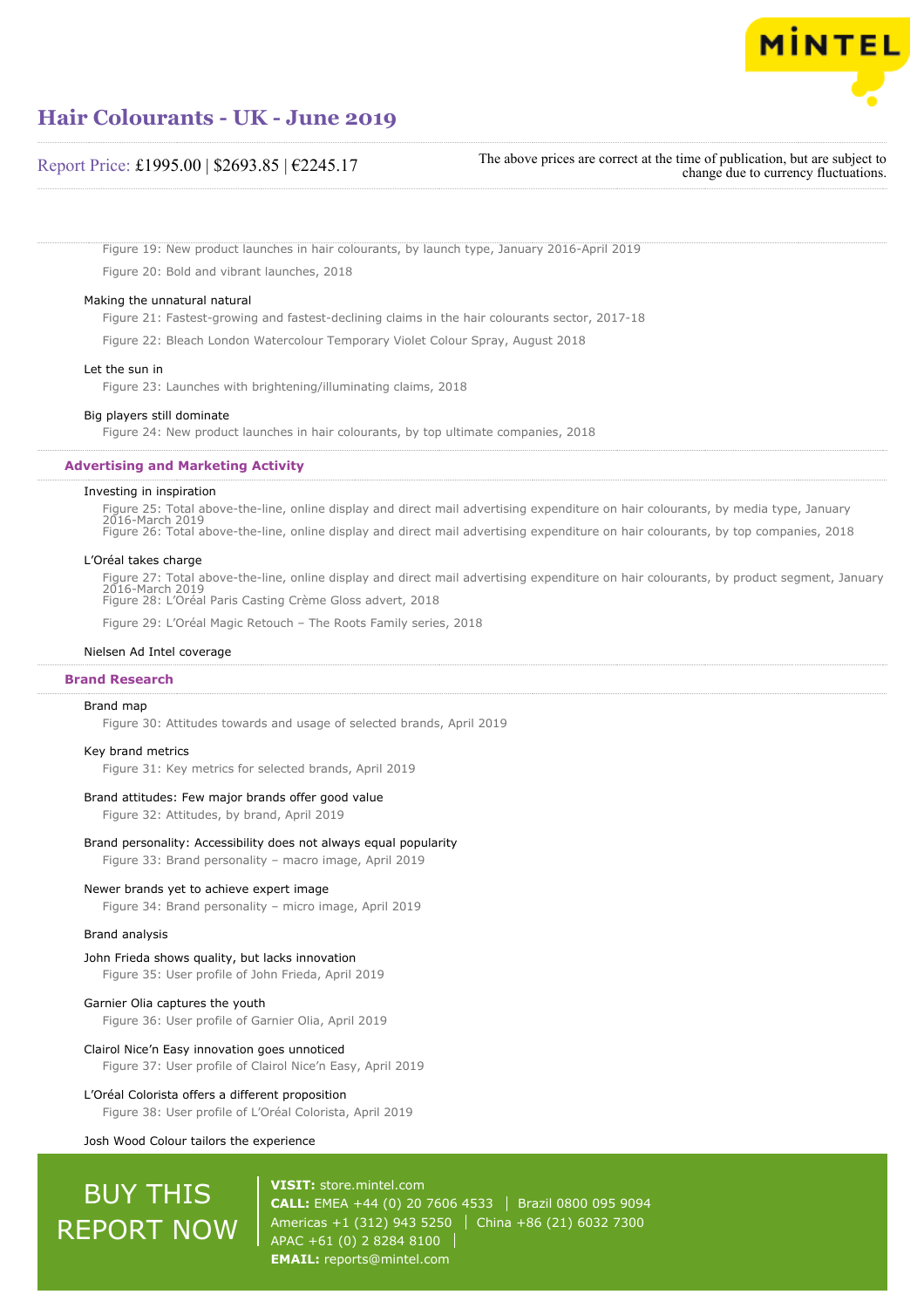

# Report Price: £1995.00 | \$2693.85 | €2245.17

The above prices are correct at the time of publication, but are subject to change due to currency fluctuations.

Figure 39: User profile of Josh Wood Colour, April 2019

#### **The Consumer – What You Need to Know**

Keep it unnatural

All applications accepted Get inspired What's your damage?

Seize the day

#### **Use of At-home Colourants**

#### Moving away from natural

Figure 40: At-home hair colourant products used in the last 12 months, January 2018 and April 2019

#### Young men hit the bleach

Figure 41: Use of any at-home hair colourants, by age and gender, April 2019

Figure 42: Zac Efron and Zayn Malik with bleached hair, 2018

#### **At-home Colourant Application**

#### The right tools

Figure 43: Applicators used with at-home colourants, April 2019

Figure 44: Garnier Express Retouch Grey Hair Concealer, 2018

#### Less mess please

Figure 45: R+Co Art School Root Touch-up Gel, 2019

#### Getting creative

Figure 46: Applicators used with at-home colourants, by age, April 2019

#### **Inspiration for Colour Choice**

#### Becoming creatures of habit

Figure 47: Sources of inspiration for chosen colour, by age, April 2019

#### As seen on screen

#### Blue sky thinking

Figure 48: Josh Wood's 'colour cloud' hair, February 2019

#### **Important Factors for At-home Colourants**

#### An easier life

Figure 49: Important features of at-home hair colourants, April 2019

#### A pop of colour

Figure 50: Important features of at-home hair colourants, by age, April 2019

### Dye without the damage

Figure 51: oVertone Rose Gold Deep Treatment (US), January 2018

Figure 52: Dr. Craft Natural Purple Berry Brightening Serum (F&M Cosmetics, UK), August 2018

### **Attitudes towards Colouring Hair**

#### Low-hanging fruit

# BUY THIS REPORT NOW

**VISIT:** [store.mintel.com](http://reports.mintel.com//display/store/919656/) **CALL:** EMEA +44 (0) 20 7606 4533 | Brazil 0800 095 9094 Americas +1 (312) 943 5250 | China +86 (21) 6032 7300 APAC +61 (0) 2 8284 8100 **EMAIL:** [reports@mintel.com](mailto:reports@mintel.com)